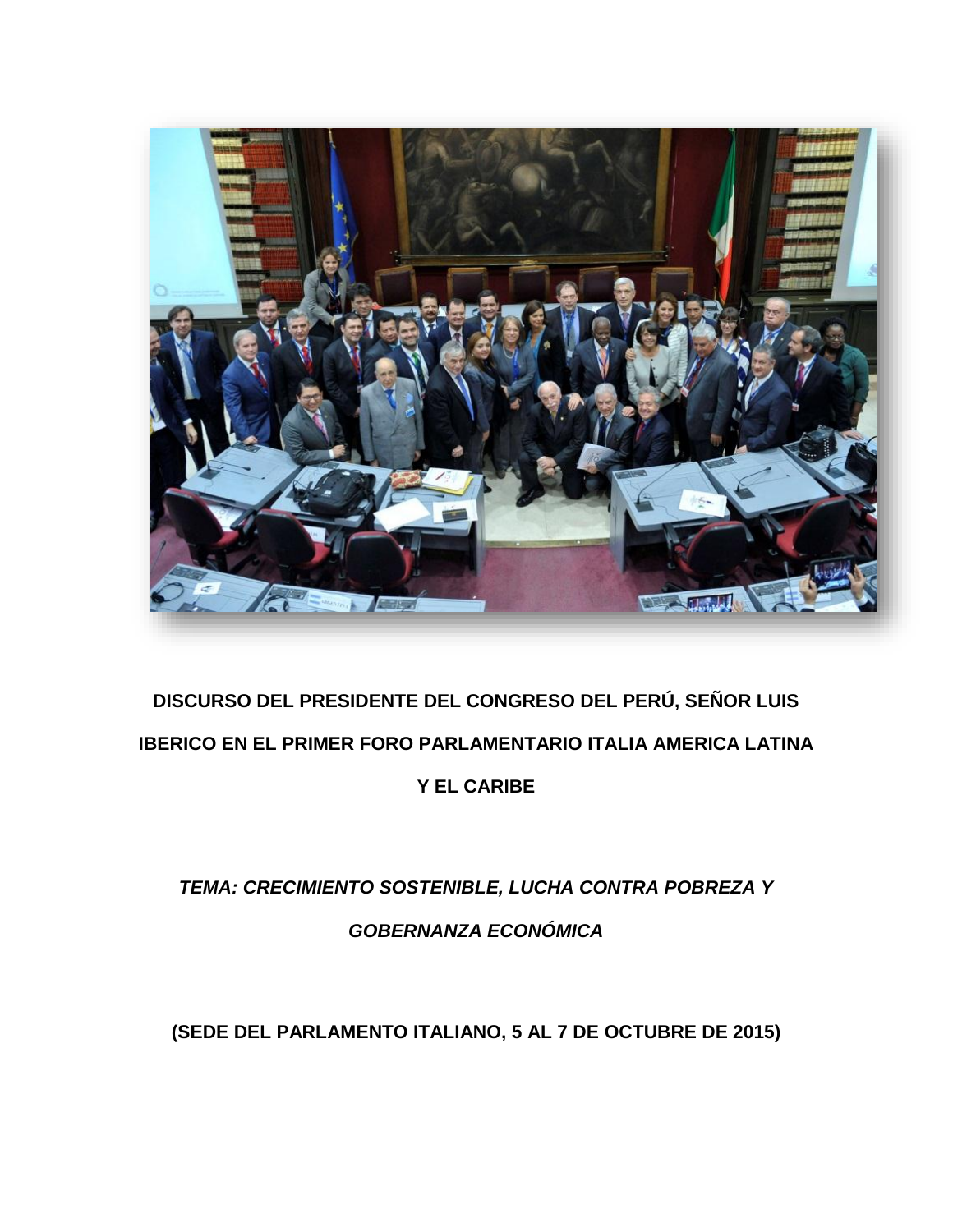LOS PAÍSES LATINOAMERICANOS ENFRENTAN ENORMES DESAFÍOS ECONÓMICOS Y SOCIALES. ENCONTRAR EL EQUILIBRIO JUSTO ENTRE LOS ESFUERZOS PARA PROMOVER EL CRECIMIENTO ECONÓMICO Y AL MISMO TIEMPO ERRADICAR LA POBREZA, PROMOVER LA IGUALDAD Y LA INCLUSIÓN SOCIAL, SON TAREAS PRIORITARIAS A SER PROMOVIDAS EN LA REGIÓN. COMO SE HA RECONOCIDO EN EL PROCESO INTERGUBERNAMENTAL RECIENTEMENTE CONCLUIDO, CON LA ADOPCIÓN DE LA AGENDA 2030 PARA EL DESARROLLO SOSTENIBLE, LA POBREZA TIENE UNA NATURALEZA MULTIDIMENSIONAL, EN LA MEDIDA QUE SU ERRADICACIÓN SUPONE LA SUPERACIÓN DE UN CONJUNTO DE BRECHAS SOCIALES, ECONÓMICAS Y AMBIENTALES. EN ESE SENTIDO, LA ERRADICACIÓN DE LA POBREZA NO DEPENDE EXCLUSIVAMENTE DE UN MAYOR CRECIMIENTO ECONÓMICO QUE SE REFLEJE EN UN MEJORAMIENTO DE LOS NIVELES SALARIALES DE LAS PERSONAS, SINO EN UN CONJUNTO DE ELEMENTOS MARCADOS POR EL RECONOCIMIENTO DE LOS DERECHOS DE LAS PERSONAS, LA IGUALDAD Y LA INCLUSIÓN SOCIAL.

EL PERÚ IMPLEMENTA DESDE HACE CUATRO AÑOS POLÍTICAS PÚBLICAS BASADAS EN LA INCLUSIÓN SOCIAL Y ECONÓMICA PARA REDUCIR LA POBREZA EN TODAS SUS FORMAS, LO QUE IMPLICA QUE TODAS LAS PERSONAS SIN EXCEPCIÓN EJERZAN SUS DERECHOS, APROVECHEN SUS HABILIDADES Y TOMEN VENTAJA EN LAS OPORTUNIDADES QUE ENCUENTREN EN SUS MEDIOS.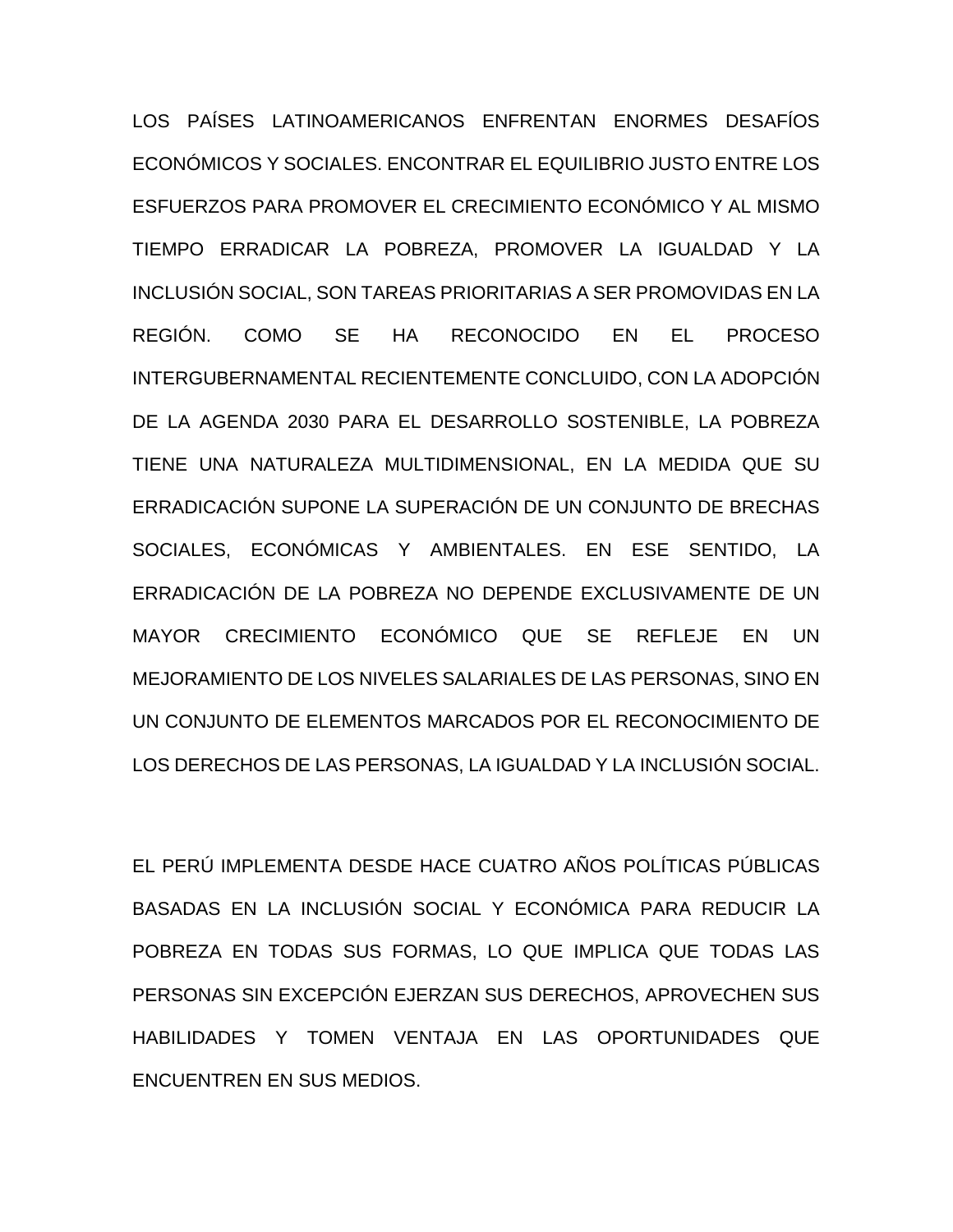PARA EL PERÚ EL CRECIMIENTO ECONÓMICO SOLO PUEDE SER SOSTENIBLE SI VA DE LA MANO CON LA LUCHA POR LA ERRADICACIÓN DE LA POBREZA Y LA INCLUSIÓN SOCIAL QUE PONGA FIN A TODA DESIGUALDAD. SIN LA CREACIÓN DE LAS CONDICIONES PARA AVANZAR EN MATERIA DE IGUALDAD, EL CRECIMIENTO ECONÓMICO NO TRAERÁ BENEFICIOS DE UN MODO EQUITATIVO PARA TODOS. ESTO ES CIERTO PARTICULARMENTE EN AMÉRICA LATINA, REGIÓN QUE OSTENTA LA POSICIÓN DE SER LA MÁS DESIGUAL EN EL MUNDO.

EN EL PERÚ, CONTAMOS PARA ELLO, CON LA ESTRATEGIA NACIONAL DE DESARROLLO E INCLUSIÓN SOCIAL 'INCLUIR PARA CRECER' QUE PARTE DE UN ENFOQUE DE CICLO DE VIDA, DESDE EL NACIMIENTO DE LA PERSONA, REFORZANDO SU NUTRICIÓN Y DESARROLLO, HASTA LA PROTECCIÓN DEL ADULTO MAYOR; ATACA A LA POBREZA DE DIVERSOS MOMENTOS QUE SE COMPLEMENTAN Y ARTICULAN ENTRE SÍ: EN EL CORTO PLAZO, CON MEDIDAS INMEDIATAS CONTRA LA POBREZA EXTREMA; EN EL MEDIANO PLAZO, PROMOVIENDO INVERSIÓN EN INFRAESTRUCTURA BÁSICA; Y EN EL LARGO PLAZO, GENERANDO OPORTUNIDADES PARA LAS SIGUIENTES GENERACIONES, LO QUE ESTÁ CORRECTAMENTE ALINEADO CON EL PARADIGMA QUE SE PROPONE ALCANZAR CON LA NUEVA AGENDA 2030 PARA EL DESARROLLO SOSTENIBLE A NIVEL GLOBAL.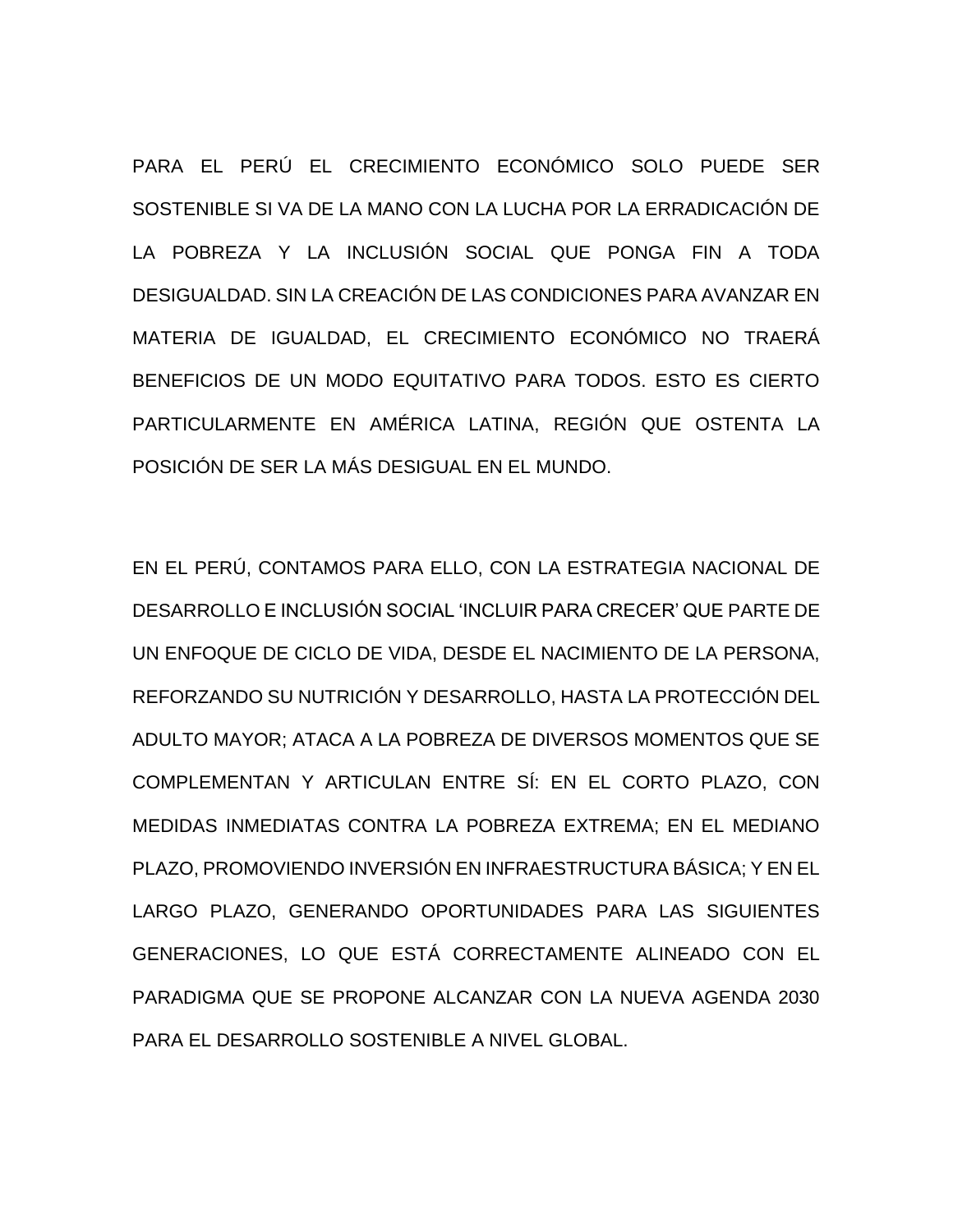EL EFICIENTE MANEJO ECONÓMICO DEL PERÚ SE HA MANIFESTADO EN UN SOSTENIDO CRECIMIENTO MACROECONÓMICO, INCLUSIVE EN TIEMPOS DE CRISIS ECONÓMICA MUNDIAL. LA DISCIPLINA ECONÓMICA, MONETARIA Y FISCAL HA PERMITIDO QUE EL PERÚ TRIPLIQUE SU PRODUCTO BRUTO INTERNO, MANTENIENDO UNA INFLACIÓN MUY BAJA, DE LAS MENORES DE LA REGIÓN LATINOAMERICANA. LOS PRINCIPALES MOTORES DEL CRECIMIENTO SON LAS GANANCIAS EN LA PRODUCTIVIDAD, LOS ESFUERZOS DE INTEGRACIÓN COMERCIAL CON EL MUNDO Y LA ATRACCIÓN DE INVERSIÓN PRIVADA CON REGLAS CLARAS.

MI PAÍS HA INCREMENTADO SUSTANTIVAMENTE EL PRESUPUESTO DESTINADO A PROGRAMAS DE INCLUSIÓN SOCIAL DE CALIDAD, EN PARTICULAR EN LOS ÁMBITOS DE LA SALUD Y LA EDUCACIÓN. SE ESTÁ PRIORIZANDO A NUESTROS NIÑOS, QUE SON EL FUTURO DE UNA SOCIEDAD INCLUSIVA. CON UN ENFOQUE INTEGRAL, SE VIENE INVIRTIENDO DECIDIDAMENTE EN LA IGUALDAD DE GÉNERO Y EL EMPODERAMIENTO DE LA MUJER.

EL PERÚ ASPIRA A UN FUTURO POSITIVO EN EL QUE TODAS LAS PERUANAS Y PERUANOS PUEDAN SEGUIR APORTANDO AL CRECIMIENTO SOSTENIDO DEL PAÍS. PARA ELLO SE TIENE COMO TAREA LA REDUCCIÓN DE LAS BRECHAS EXISTENTES, SOBRE TODO EN EL ÁREA RURAL, TRABAJANDO DE LA MANO CON LAS MUJERES COMO SOCIAS DEL DESARROLLO.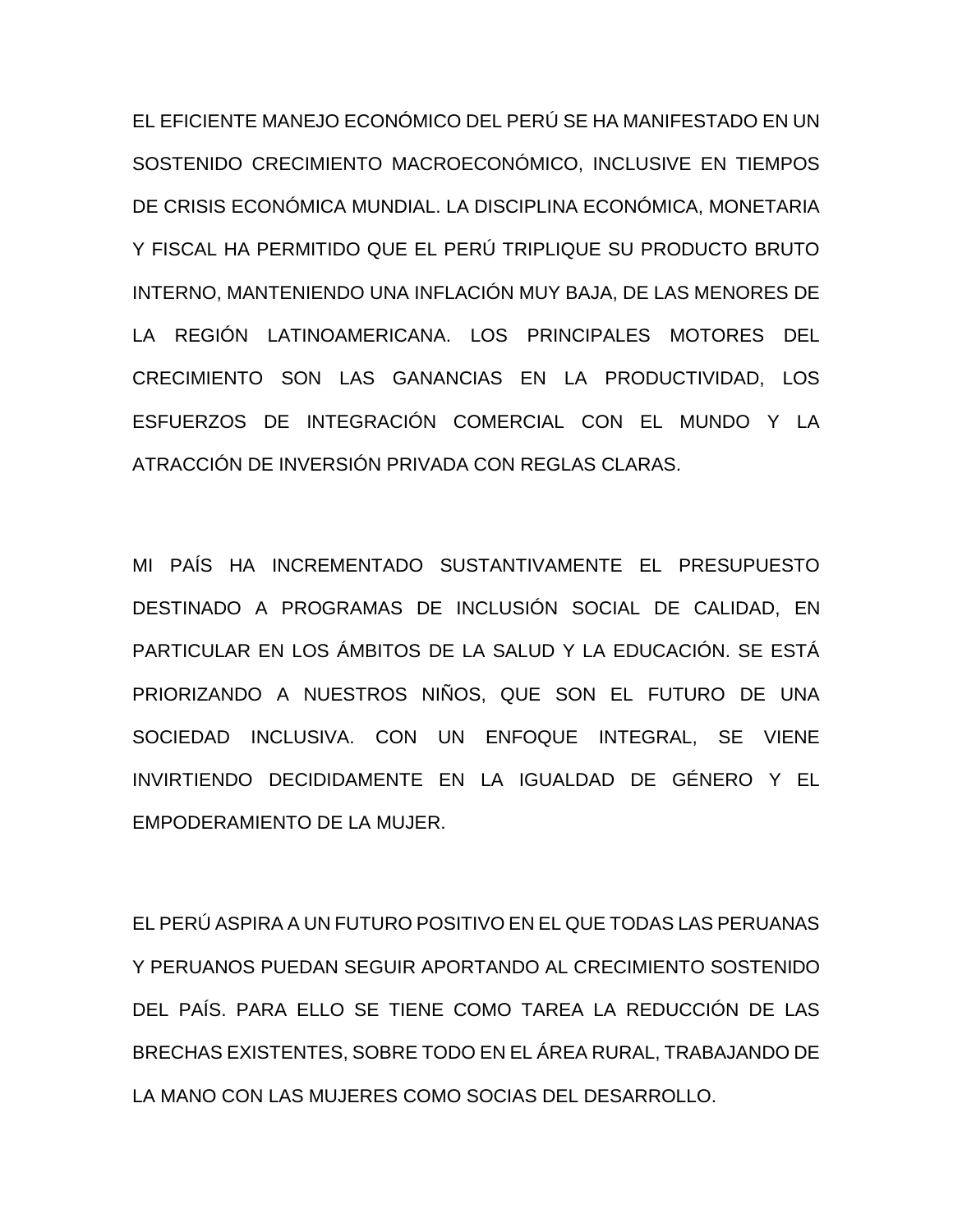EN ESTOS MOMENTOS SE CUENTA CON EL PROGRAMA CHACHA EMPRENDEDORA – HAKU WIÑAY DE FONCODES, QUE IMPULSA A HOMBRES Y MUJERES EMPRENDEDORES A PROMOVER PROYECTOS Y NEGOCIOS CREATIVOS QUE SEAN RENTABLES PARA LAS FAMILIAS Y LAS COMUNIDADES RURALES EN SITUACIÓN DE POBREZA.

ADEMÁS, CONTAMOS CON EL PROGRAMA 'JUNTOS', QUE PROMUEVE LA SALUD Y LA EDUCACIÓN EN LAS COMUNIDADES Y CENTROS POBLADOS DE LOS DISTRITOS RURALES, OBTENIENDO MEJORES RESULTADOS EN LA LUCHA CONTRA LA POBREZA Y AGILIZANDO LA GENERACIÓN DE CAPITAL HUMANO DENTRO DE LOS HOGARES EN SITUACIÓN DE POBREZA EXTREMA. ASIMISMO, HA PERMITIDO QUE LAS MUJERES USUARIAS DEL PROGRAMA JUNTOS PUEDAN AHORRAR PEQUEÑAS CANTIDADES PARA INICIAR NEGOCIOS QUE SON DE GRAN AYUDA A LA ECONOMÍA FAMILIAR.

EL ESTADO, A TRAVÉS DE SUS INSTANCIAS NACIONALES, REGIONALES Y LOCALES, PROMUEVE LA OFERTA DE PROGRAMAS Y ACTIVIDADES DE EDUCACIÓN COMUNITARIA TENIENDO EN CUENTA LA DIVERSIDAD DEL PAÍS, Y RESPETANDO LA AUTONOMÍA DE LAS ORGANIZACIONES DE LA SOCIEDAD. SU PRIORIDAD ES BUSCAR EXPERIENCIAS INNOVADORAS QUE APORTEN AL DESARROLLO DE LA EDUCACIÓN, LA CULTURA, LA CIENCIA Y LA TECNOLOGÍA EN EL PERÚ.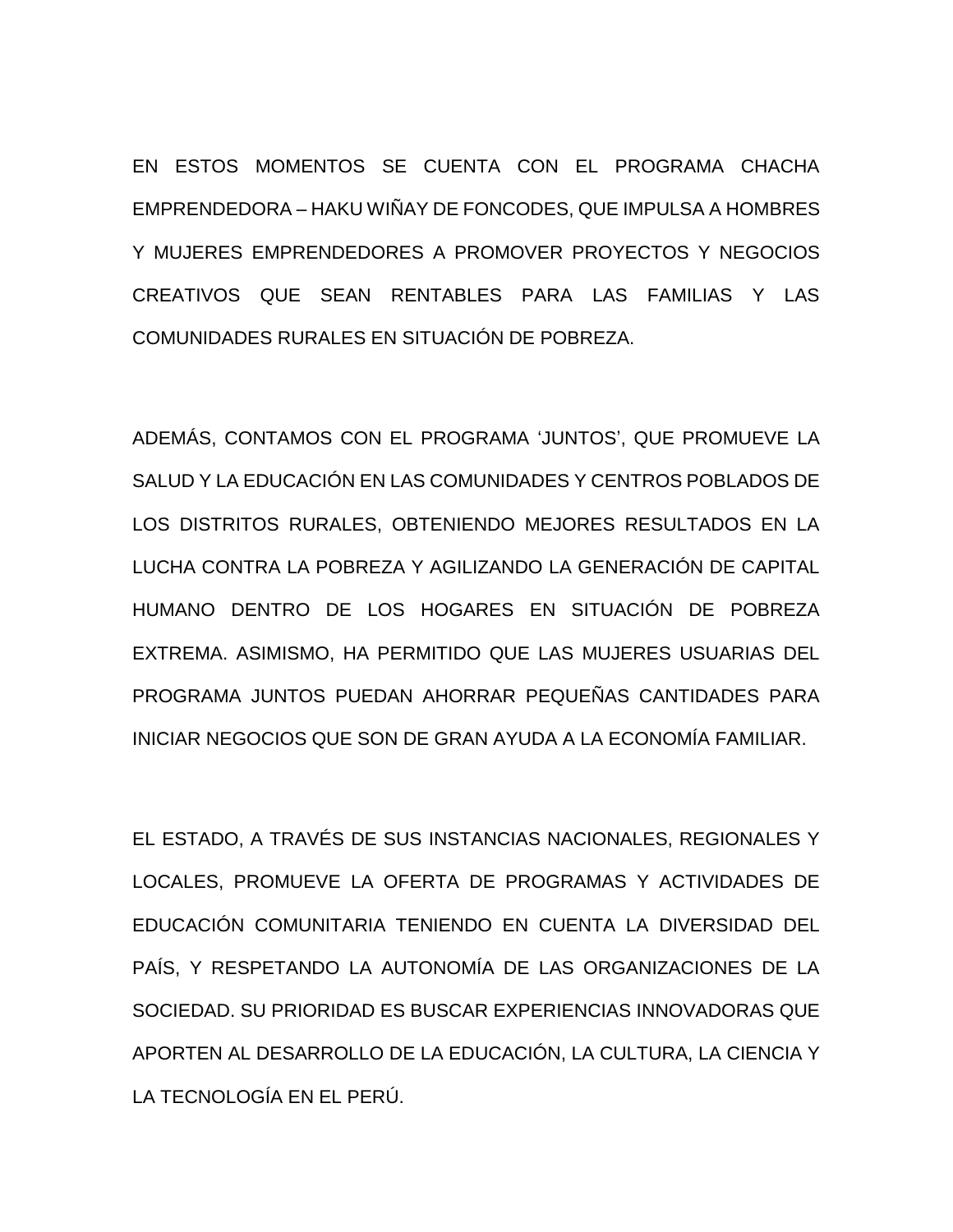ADEMÁS, SE HA CREADO EL COMITÉ DIRECTIVO DE 'APRENDE SALUDABLE', CONFORMADO POR LOS MINISTERIOS DE SALUD, EDUCACIÓN Y DE DESARROLLO E INCLUSIÓN SOCIAL. TAMBIÉN SE HA INVITADO A PARTICIPAR EN DICHO COMITÉ, A LA MUNICIPALIDAD DE LIMA Y AL MINISTERIO DE LA PRODUCCIÓN, QUE PARTICIPA CON SU PROGRAMA 'A COMER PESCADO'. LA FINALIDAD DE ESTE COMITÉ ES CONTRIBUIR AL DESARROLLO DE CAPACIDADES Y MEJORAR EL ESTADO DE SALUD DE LOS ESTUDIANTES, CON ESPECIAL ÉNFASIS EN LAS ZONAS DE MAYOR POBREZA.

SE CUENTA CON EL PROGRAMA 'BECA 18', QUE ESTÁ DIRIGIDO A JÓVENES HASTA LOS 22 AÑOS QUE VIVAN EN SITUACIÓN DE POBREZA O POBREZA EXTREMA. ASIMISMO, SE TIENE EL PROGRAMA 'CUNA MAS', A TRAVÉS DEL CUAL SE ASISTE A NIÑOS DE MANERA PROFESIONAL, CON ESTRATEGIAS DE NUTRICIÓN Y ESTIMULACIÓN TEMPRANA Y EL PROGRAMA NACIONAL DE ALIMENTACIÓN ESCOLAR 'QALI WARMA', QUE BRINDA ALIMENTACIÓN A NIÑOS DE EDUCACIÓN INICIAL Y PRIMARIA DE CENTROS EDUCATIVOS PÚBLICOS A PARTIR DE LOS TRES AÑOS DE EDAD, PRINCIPALMENTE EN ZONAS DE EXTREMA POBREZA.

EN EL PRESENTE AÑO SE CREÓ LA ESTRATEGIA NACIONAL PARA LA AGRICULTURA FAMILIAR, LO QUE PERMITIRÁ ACTIVAR EL DESARROLLO Y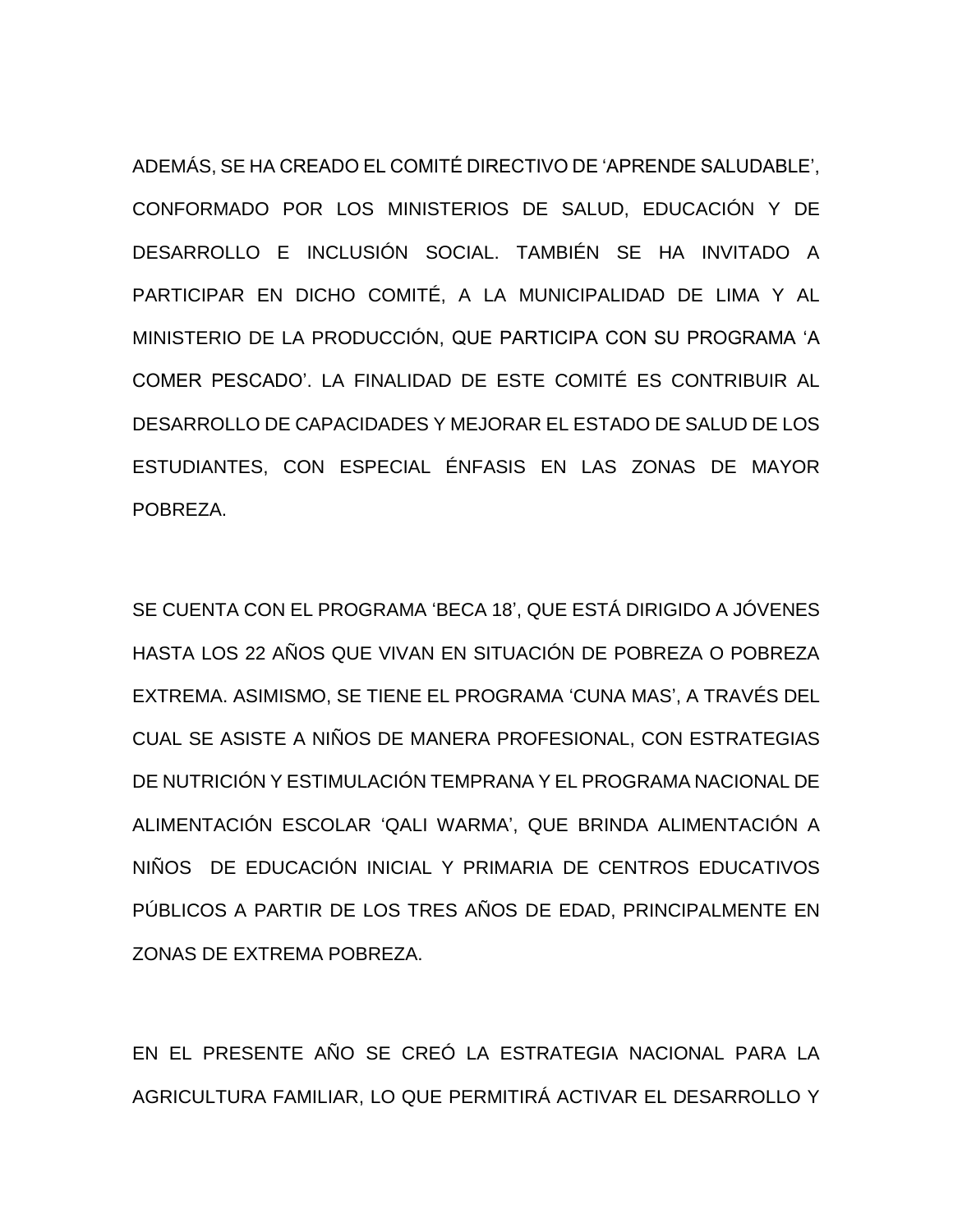LA INCLUSIÓN SOCIAL EN EL PERÚ. A TRAVÉS DE ESTA ESTRATEGIA SE GENERARÁ LAS CONDICIONES NECESARIAS PARA IMPULSAR LA ARTICULACIÓN DE INTERVENCIONES INTERSECTORIALES, INTERGUBERNAMENTALES E INTERINSTITUCIONALES CENTRADAS EN EL LOGRO DE RESULTADOS A FAVOR DE LOS AGRICULTORES FAMILIARES DE LAS REGIONES COSTA, SIERRA Y SELVA DEL PAÍS.

EL CONTENIDO DE LA AGENDA 2030 PARA EL DESARROLLO SOSTENIBLE, RECIENTEMENTE ADOPTADA EN LAS NACIONES UNIDAS, COMPRENDE UNA PROFUNDA Y RICA PROPUESTA DE POLÍTICAS PÚBLICAS PARA TODOS LOS PAÍSES. LAS AMPLIAS COINCIDENCIAS CON LO AVANZADO EN EL PERÚ, PERMITIRÁN ENCAMINAR LA IMPLEMENTACIÓN Y SEGUIMIENTO DE LA MENCIONADA AGENDA DE UNA MANERA FLUIDA EN NUESTRO PAÍS.

LOS AVANCES ALCANZADOS POR EL PERÚ EN EL CUMPLIMIENTO DE LOS OBJETIVOS DE DESARROLLO DEL MILENIO HAN SIDO SIGNIFICATIVOS PERO NO SUFICIENTES. TENEMOS QUE RESOLVER EL PROBLEMA DE LAS BRECHAS TERRITORIALES Y SOCIALES TODAVÍA EXISTENTES, PRINCIPALMENTE EN LAS ZONAS RURALES, DONDE SE CONCENTRAN LOS MAYORES PORCENTAJES DE POBREZA Y POBREZA EXTREMA.

EN ESE CONTEXTO, EL PERÚ SE ENCUENTRA EN UN ESFUERZO DE DESCENTRALIZACIÓN. GRAN PARTE DE LOS RECURSOS Y RESPONSABILIDADES DEL GOBIERNO CENTRAL HAN SIDO DERIVADAS A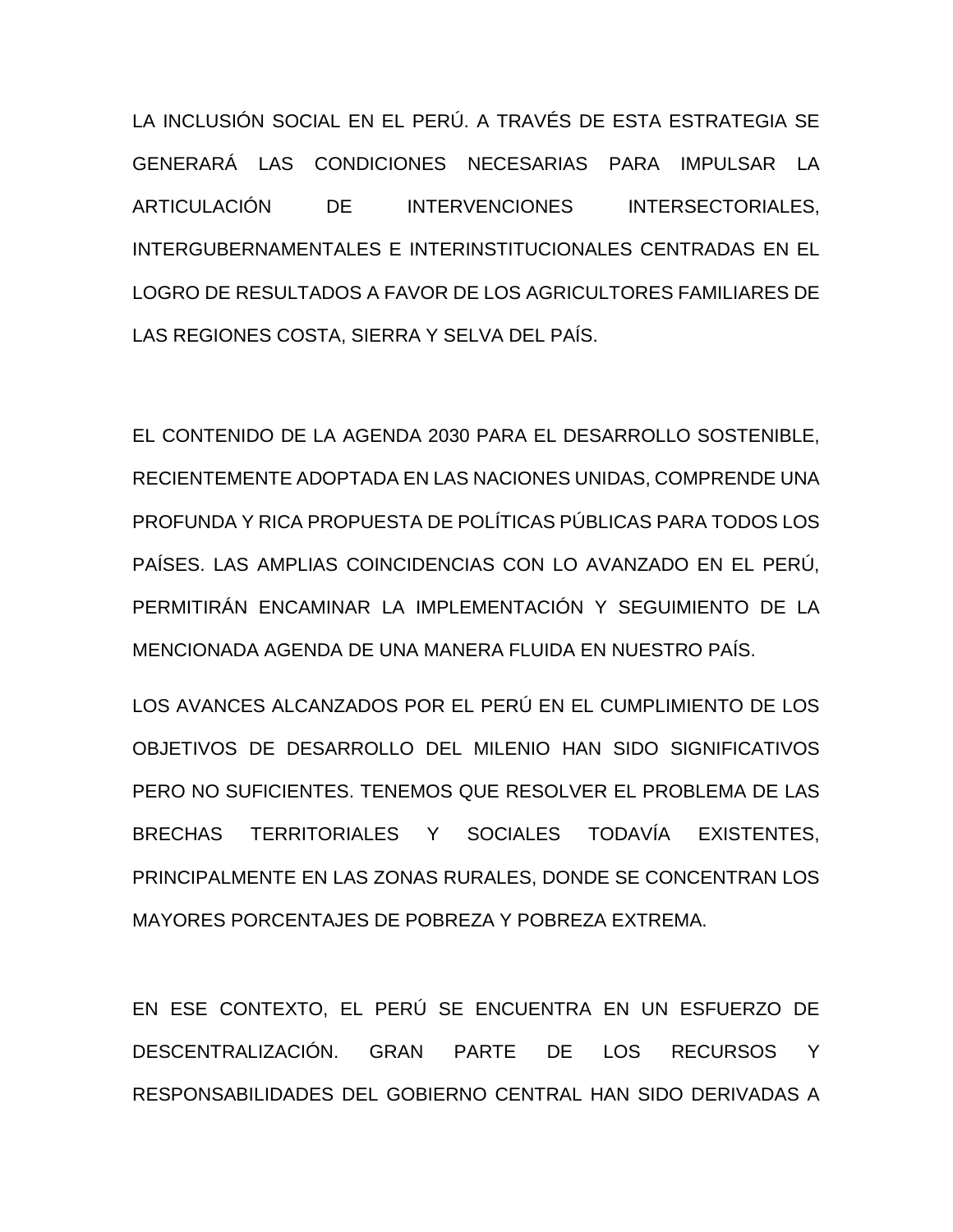LAS 25 REGIONES DEL PAÍS. EN ESE CONTEXTO, EL MAYOR DESAFÍO QUE SE ENFRENTA ES LOGRAR DOTAR A LOS GOBIERNOS REGIONALES Y MUNICIPALIDADES DE LAS CAPACIDADES TÉCNICAS PARA QUE ACOMPAÑEN EN ESTE GRAN ESFUERZO DE INCLUSIÓN SOCIAL.

EN LA NUEVA AGENDA 2030 PARA EL DESARROLLO SOSTENIBLE, EL GOBIERNO PERUANO SE HA COMPROMETIDO A ERRADICAR LA POBREZA EN TODAS SUS FORMAS Y DIMENSIONES, Y A ALCANZAR EL DESARROLLO SOSTENIBLE EN LOS PRÓXIMOS 15 AÑOS.

EN ESE SENTIDO, EL TRABAJO DESPLEGADO POR MI PAÍS RECOGE EL ESPÍRITU DE LA NUEVA AGENDA 2030 PARA EL DESARROLLO SOSTENIBLE, BUSCANDO NO DEJAR A NADIE FUERA DEL DESARROLLO, ENFOCANDO LOS MECANISMOS Y POLÍTICAS NACIONALES CON LA FINALIDAD DE ERRADICAR LA POBREZA EN TODAS SUS DIMENSIONES, HACIENDO USO DE MECANISMOS CONGRUENTES CON LOS AVANCES TECNOLÓGICOS DE NUESTROS TIEMPOS A FIN DE ACELERAR LOS RESULTADOS DE NUESTRAS POLÍTICAS PÚBLICAS.

ES NECESARIO TRABAJAR CON TODAS LAS CONTRAPARTES GUBERNAMENTALES, PRIVADAS Y DE LA SOCIEDAD CIVIL EN LA MATERIALIZACIÓN DE UNA RENOVADA ALIANZA GLOBAL PARA EL DESARROLLO SOSTENIBLE, PONIENDO A DISPOSICIÓN GLOBALMENTE LOS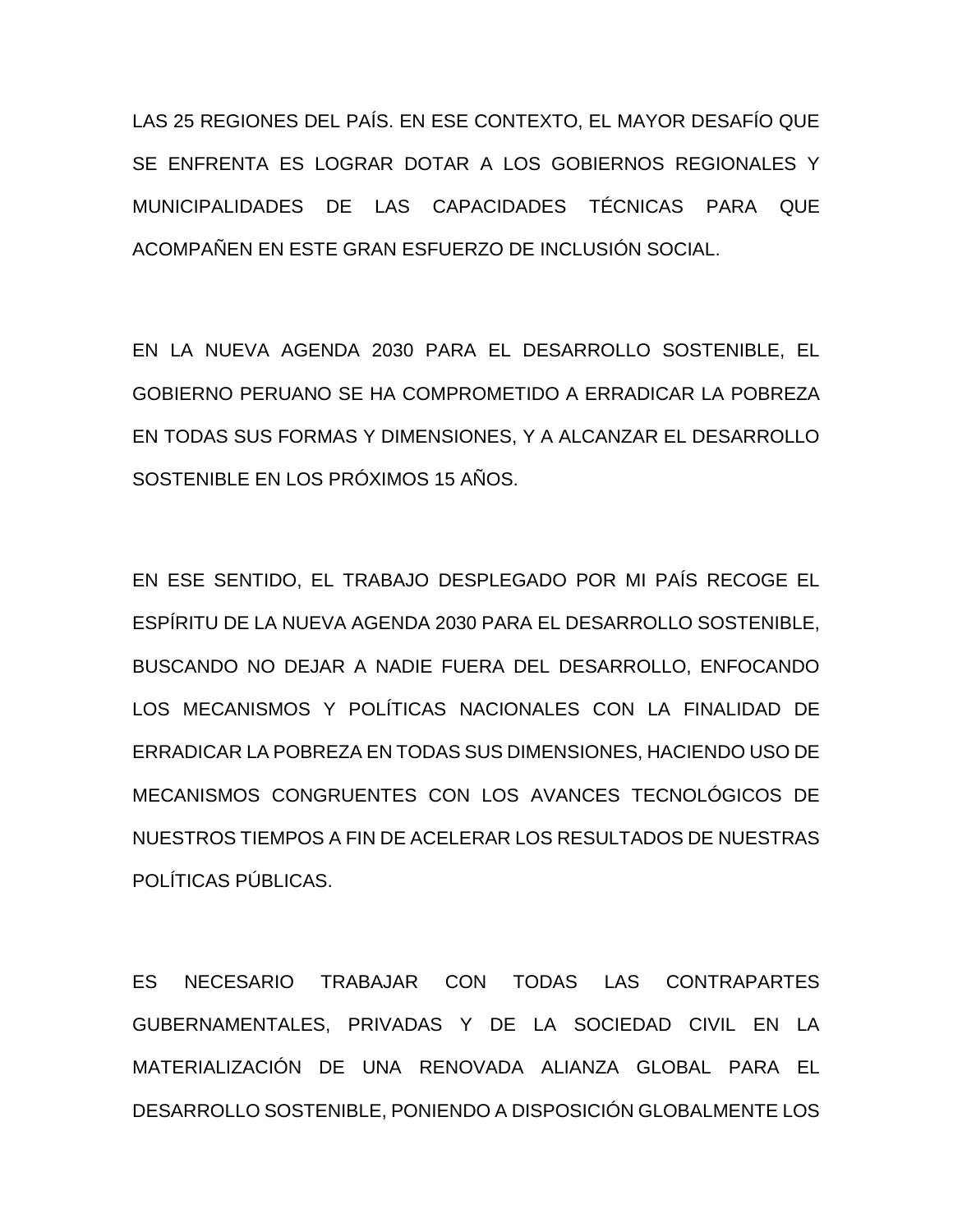RECURSOS FINANCIEROS NECESARIOS, AVANZANDO EN EL FORTALECIMIENTO DE LAS CAPACIDADES INSTITUCIONALES Y LA TRANSFERENCIA DE TECNOLOGÍA, Y CONTRIBUYENDO CON EL SEGUIMIENTO Y REVISIÓN DE LA AGENDA 2030.

LA AGENDA 2030 TENDRÁ IMPORTANTES EFECTOS EN LA COOPERACIÓN INTERNACIONAL POR LOS PRÓXIMOS 15 AÑOS, EN TANTO QUE LOS RECURSOS DE ESTA, ASÍ COMO LOS PROVENIENTES DE FUENTES PRIVADAS, INCLUYENDO LA INVERSIÓN EXTRANJERA, SON CONSIDERADOS LOS COMO MEDIOS DE IMPLEMENTACIÓN DE LA MISMA. ASIMISMO, LOS RESULTADOS ALCANZADOS EN LA TERCERA CONFERENCIA SOBRE FINANCIAMIENTO PARA EL DESARROLLO SOSTENIBLE, REALIZADA EN JULIO ÚLTIMO EN ADDIS ABEBA, SON PARTE INTEGRAL DE LA AGENDA 2030, A LA CUAL COMPLEMENTA, APOYA Y CONTEXTUALIZA EN MATERIA DE MEDIOS DE IMPLEMENTACIÓN.

TODOS ESTOS ESFUERZOS DEBEN SER ACOMPAÑADOS DE LA REFORMA DE LA ACTUAL GOBERNANZA ECONÓMICA QUE, DOMINADA POR LAS VISIONES DEL PERIODO DE LA POSGUERRA, NO TIENE EN CUENTA LA NUEVA REALIDAD ECONÓMICA INTERNACIONAL, CARACTERIZADA POR EL SURGIMIENTO DE DIVERSOS PAÍSES QUE SE HAN TORNADO IMPORTANTES FUERZAS DENTRO DE LA ECONOMÍA MUNDIAL, TALES COMO CHINA, INDIA Y BRASIL.